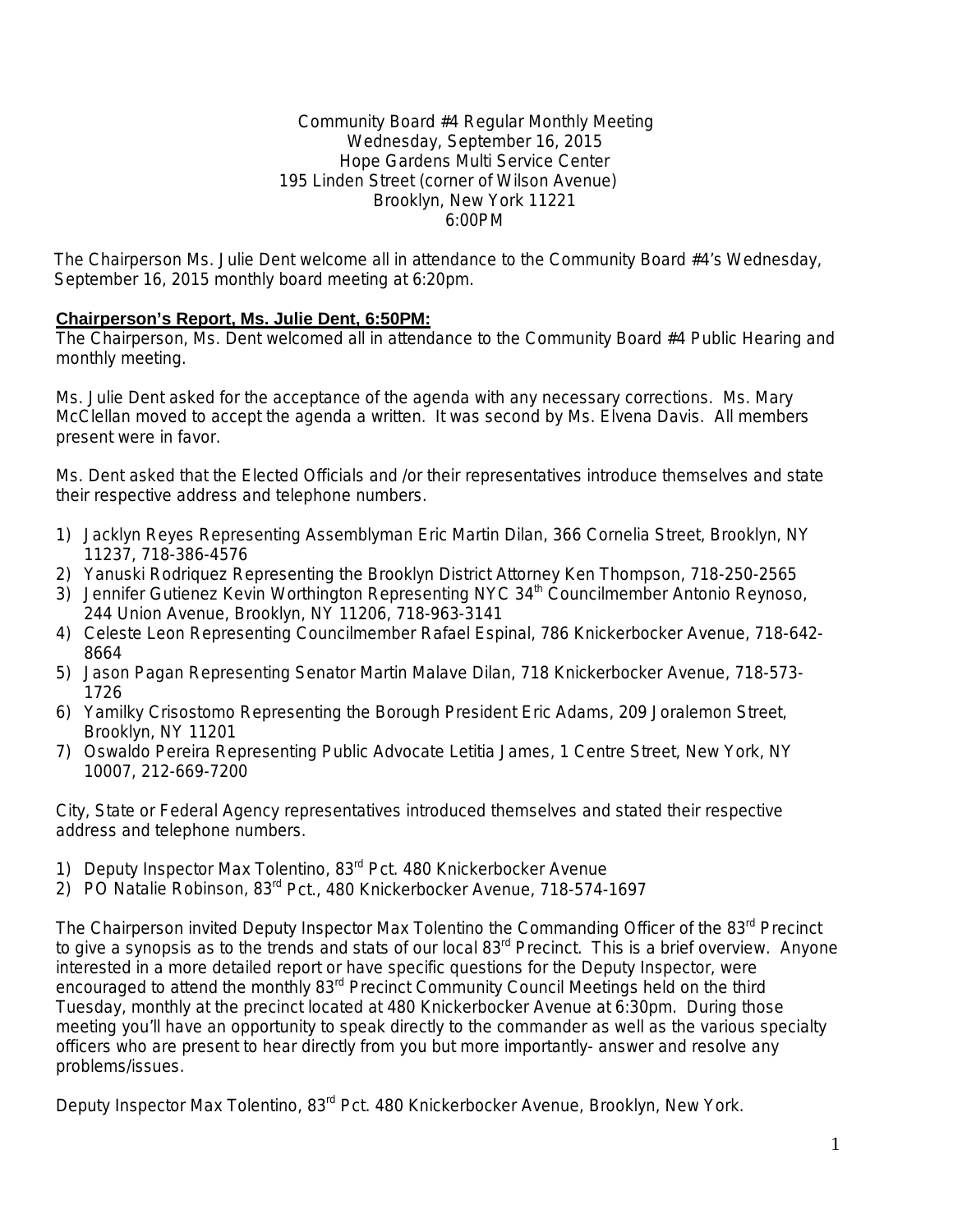The Deputy Inspector gave and update on the occurrences in the community. The issues he discussed:

- a) K2 drug crisis creating a health crisis. The criminalization of marijuana pushing people to dangerous K2
- b) Arrest at Bushwick Avenue between Melrose and Jefferson Streets
- c) Two Police Officers involved in a shooting at Madison Street and Knickerbocker Avenue.
- d) Block parties held during the summer were held without any problems.

After his report the Chair continued with her report by noting:

Each year Committee Chairpersons are chosen to conduct the various committee meetings throughout the year. These meetings are open to the public and the public's input and concerns are taken into consideration, however only members assigned to the board can vote at these meetings. The District Office staff under the leadership of the District Manager, Ms. Nadine Whitted will ensure that meeting notices are sent out via email and USPS where indicated. The public is encouraged to attend these meetings which will be posted on the board's website at [www.nyc.gov/brooklyncb4](http://www.nyc.gov/brooklyncb4)

The following list are the names of the committees and the committee chairperson:

Housing and Land Use (HLU) – Martha Brown Health, Hospital & Human Services (HHH) – Mary McClellan Civic and Religious (CRC) – Elvena Davis Environmental Protection & Transportation (EPT) – Eliseo Ruiz Public Safety (PSC) – Barbara Smith Arts and Culture (ACC) – Zulma Novoa Youth and Education (YEC) – Virgie Jones Sanitation (SAN) – Raul Rubio Parks and Recreation (PRC) – Robert Camacho Senior Citizens (SCC) – Luisa Jose

Committee Chairperson were asked to start hosting meetings as soon as possible.

The City of New York Office of the Mayor: Mayor De Blasio highlights his fiscal year 2016 City Budget. Copies of the budget were attached to the chairperson's report and extra copies were made available to the public.

New York – Mayor Bill de Blasio, Council Speaker Melissa Mark-Viverito and members of the City Council announced an early agreement for an on-time and balance City budget for Fiscal Year 2016. The agreement on an approximately \$78.5 billion budget moves forward key initiatives to tackle income inequality and lift up families across the five boroughs, while protecting and strengthening the City's long-term fiscal health. The budget is a reflection of the responsible, progressive, and honest process that built over the last year and a half.

Listed are a variety of initiatives that the agreement includes:

- \$170 million to add new uniformed officers to the NYPD, coupled with vital reforms in overtime and civilianization that will generate over \$70 million in saving when fully phased-in. The new officers will be dedicated to counter-terror efforts and neighborhood policing – central to Commissioner Bratton's reengineering of the Department to bring police and community closer together while keeping crime low.
- \$39 million for universal six-day library service, extended hours, and other improvements
- Significant new investments in Renewal Schools, including \$12.7 million for extending learning time, and \$2.2 million for school-based health centers in FY17.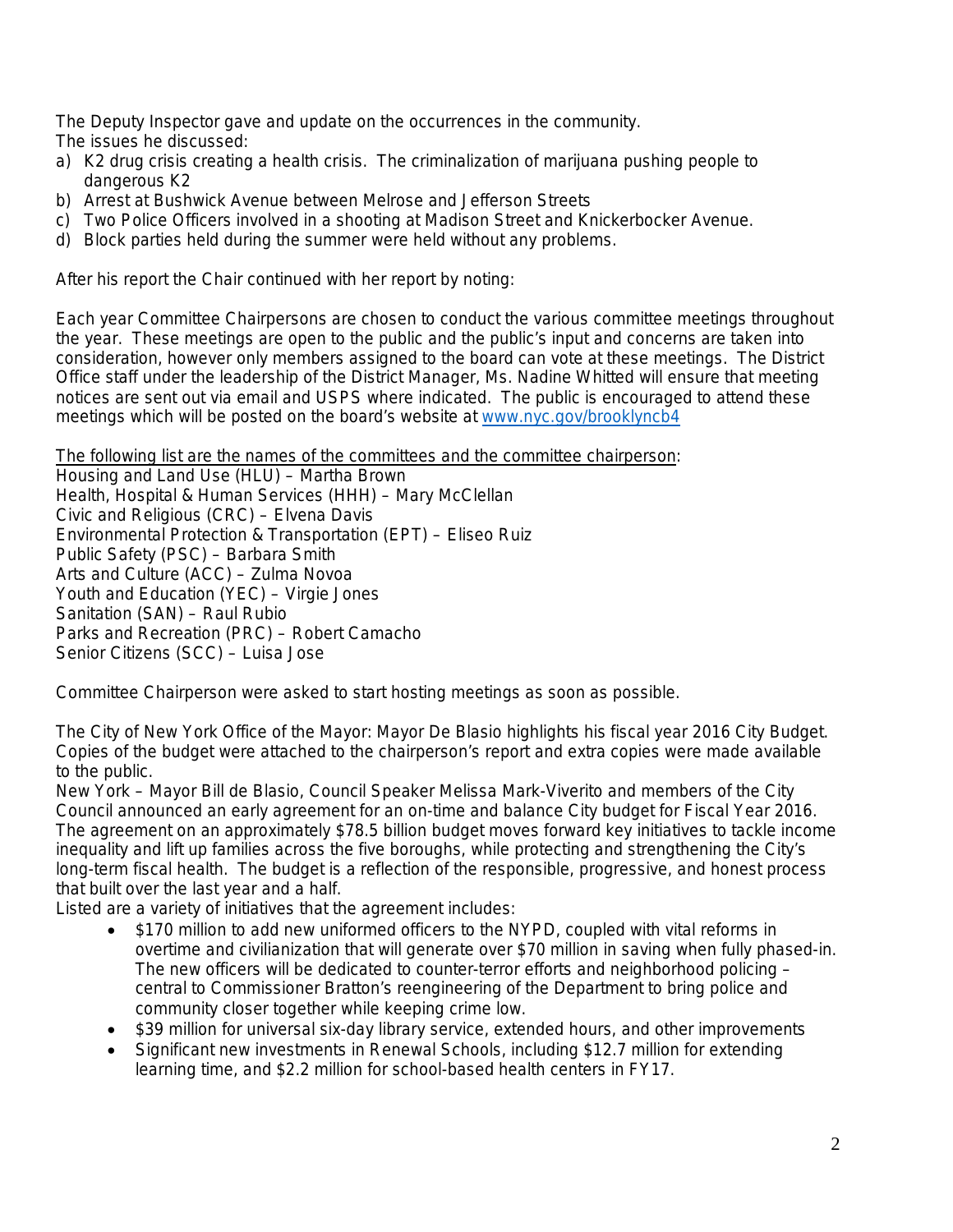- \$17.9 million to phrase in breakfast in the classroom at 530 elementary schools, serving 339,000 students by FY18.
- \$6.6 million for the Department of Education to hire 50 additional physical education teachers and conduct a comprehensive needs assessment to address barriers and move schools toward full physical education compliance.
- \$1.8 million to expand the Emergency Food Assistance Program (EFAP) to serve New Yorkers in need.
- \$1.5 million in new staff and resources to meet the Mayor's goal of ending veteran homelessness and \$335,000 to fund a team of Veterans Service Officers that will be deployed in communities throughout the five boroughs.
- \$4.3 million to eliminate waitlists for the Department for the Aging's homecare program and \$2 million to expand elder abuse prevention.
- \$750,000 growing in the out years- to fund support services through the seniors in Affordable Rental Apartment (SARA) Program; 30 percent of those units are set aside for homeless seniors.
- \$1.14 million to fund 80 additional school crossing quards
- \$687,000 to fund an extension of beach season for one week past Labor Day.
- \$5 million to dedicate additional resources to inspection and remediation of substandard conditions at boarding homes (known as "Three-\*quarter Houses") and to relocate tenants.
- \$2.4 million growing in the out years to expand CUNY's Accelerated Study in Associate Programs (ASAP), with a goal of increasing the community college three-year associated degree graduation rate from 12% to 34%.
- \$1.3 million to expand resources for the Special Narcotics Prosecutor to address drugrelated violence.

Brooklyn Borough President Eric Adams is looking for members of the board to serve as a Brooklyn Borough President appointee to the Department of Youth and Community Development's (DYCD) Neighborhood Advisory Board. Brooklyn has 17 Neighborhood Advisory Boards (NAB) that are designed to identify program priorities and make recommendations to the commissioner of DYCD regarding those programs that are determined to be most effective and responsive to the needs of community residents. Those who are interested are required to submit their application to the Borough President's Office no later than Monday, September 30, 2015. Applications was also made available to the public in case they were interested in becoming a member of the board.

MESA School: MESA School have part time afterschool opportunities available. They are looking for great people to join their after-school programming: A soccer coach, a flag football coach, a robotic coach, and an art club instructor. Anyone interested should contact Mr. Arthur Samuels, Executive Director of MESA Charter High School, 231 Palmetto Street, Brooklyn, NY 11221. Telephone #: 718- 282-7426 x 201; Fax #: 718-919-257-6876.

Brooklyn Public Library – DeKalb Branch, 790 Bushwick Avenue: Hosting a concert on Wednesday, September 30, 2015 from 6:15 to 7:15PM. L.A. Blacksmith and Wayne Holmes share some of the hits of legendary artists Ray Charles, Stevie Wonder and Marvin Gaye. This is a free event that is open to the public.

**First Roll Call, 7:25PM:** 27 Members Present this constitute a quorum.

Ms. Dent asked for the acceptance of the agenda with any necessary corrections. Ms. Martha Brown moved to accept the agenda as written. It was second by Mr. Raul Rubio. All members present were in favor.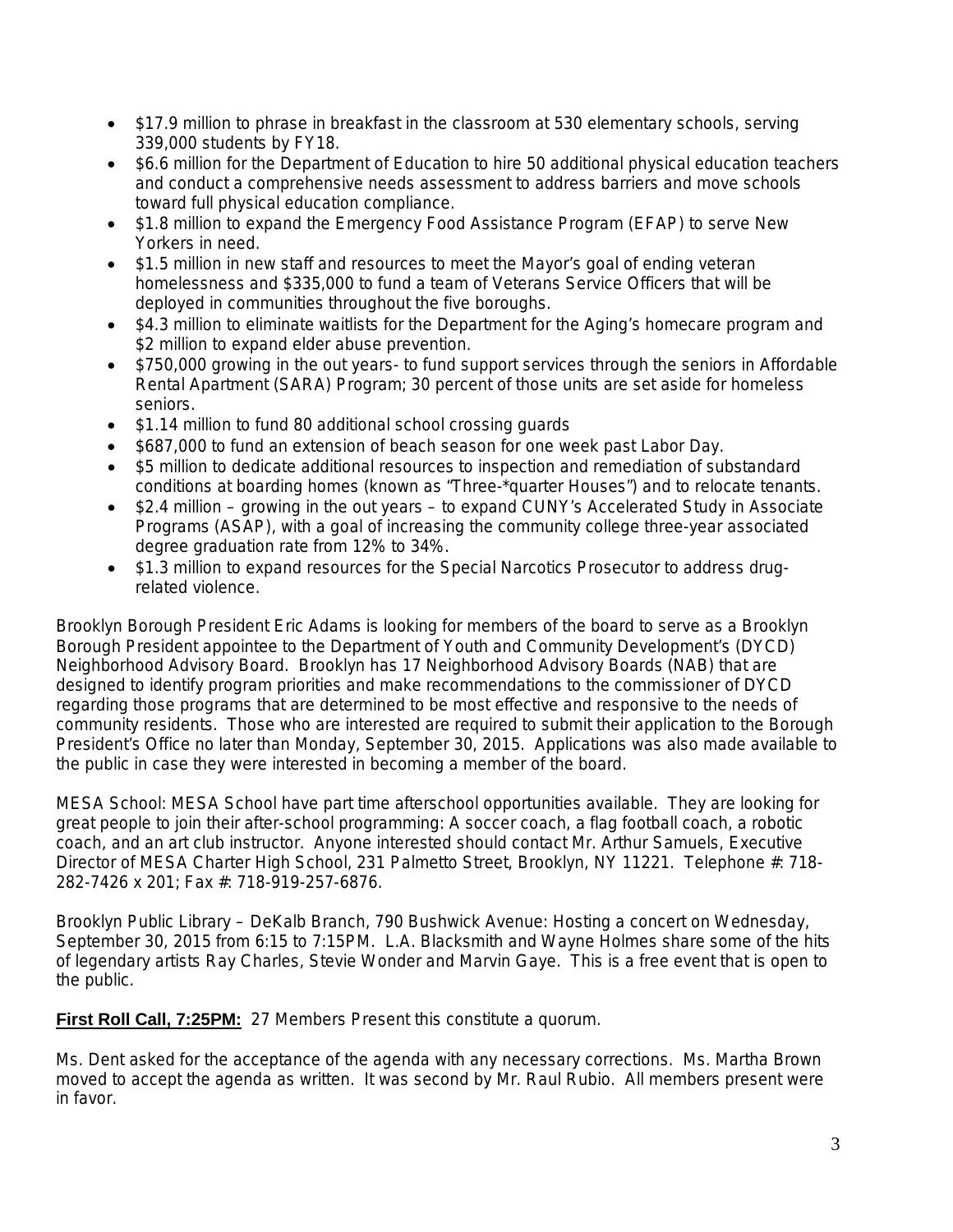Ms. Dent asked for the acceptance of the June Minutes with any necessary corrections. Ms. Mary McClellan moved to accept the June 2015 minutes. It was second by Ms. Sharline Moore. All members present were in favor.

### **Election of Officers: Nomination Committee: 7:30PM**

Nomination Committee Members: Mary McClellan, Barbara Smith, Anne Guiney and Annette Spellen Assisting Nomination Committee: Kurt Barnes The nominating Committee's function is to establish a slate of members wiling and eligible to run executive office position for the year 2015-2016.

The results of the election: Chairperson – Ms. Julie Dent 1<sup>st</sup> Vice Chairperson – Ms. Martha Brown 2<sup>nd</sup> Vice Chairperson – Ms. Victoria Fernandez Recording Secretary – Mr. Cirilo Nunez Financial Secretary – Mr. Eliseo Ruiz Treasurer – Ms. Gladys Puglla Correspondence Secretary – Ms. Virgie Jones Parliamentarian – Mr. Robert Camacho

## **District Manager's Report, 7:55PM:**

The District Manager, Ms. Nadine Whitted welcomed all in attendance back from their summer recess. Ms. Whitted and her staff, Mr. Willie Morales and Ms. S. Fludd work from their 1420 Bushwick Avenue office which is located between Moffat Street and Chauncey Street. The office hours are 9am to 5pm. It is the District Managers plan to host most of the committee meetings at that address, however, this can change very easily so she asked that those who are interested in attending to please call the office first to make sure where the meetings will take place. You can reach us at 718-628-8400/Fax # 718- 628-8619, Email: **BK04@cb.nyc.gov.** The board's website address is [www.nyc.gov/brooklyncb4.](http://www.nyc.gov/brooklyncb4) All meetings will be posted on the website in the future.

Summer Street Activity: Working with both the Street Activity Permit Office (SAPO) and the NYPD-83<sup>rd</sup> Pct. The Community Board coordinated approximately 70 street activities permits.

NYC - Department of Environmental: Is currently constructing 846 right of way Bio wales and 5 Storm water Greenstreets in the Bushwick area. The District Manager attached to her report the locations where these Bio wales and Greenstreets will be. The location chosen are final and have undergone a rigorous design and acceptance process by City agencies and Utilities Company to ensure they comply with the City requirements for pedestrian access and safety and that they do not interfere with existing utility lines.

The NCB-015 CSO Tributary Area boundaries represents the 2, 119 gross acres that are tributary (offshoot) to the combined sewer outfall during wet weather. If a rain event exceeds the capacity of the City's wastewater treatment system the outfall may discharge combined sewer overflow (CSO) into Newtown Creed. DEP is building Right-of-Way Bio wales and other types of green infrastructure with the area in order to manage and reduce this storm water runoff before it can enter the combined sewer and could therefore reduce the amount of CSO discharging into Newtown Creek.

Newtown Creek is a 3.5 mile long estuary that forms part of the border between the boroughs of Brooklyn and Queens in New York City.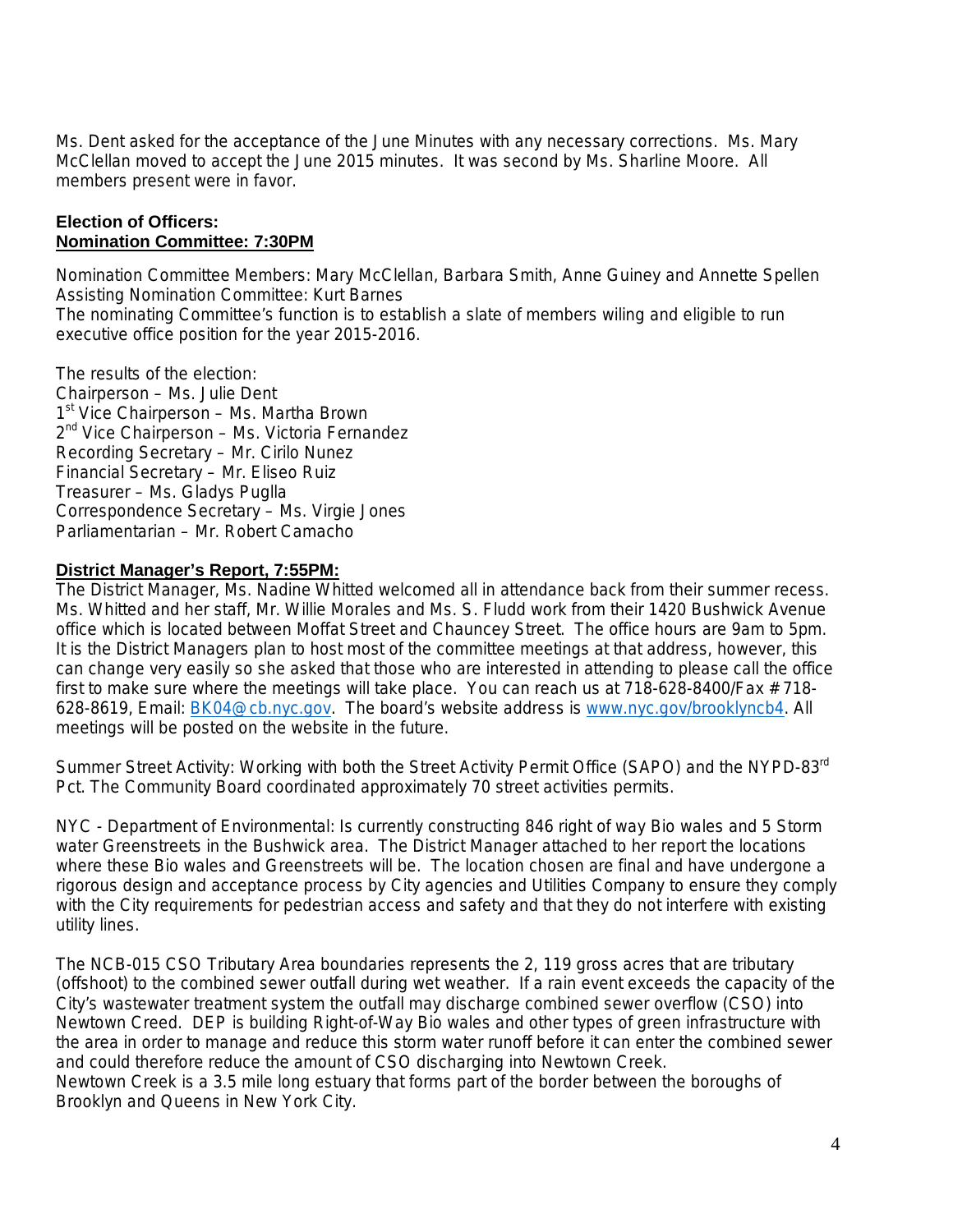NYC – Department of Transportation: Installation of crosswalk marking on Bushwick Avenue at the intersection of Stanhope Street.

A speed hump was approved for Moffat Street between Broadway and Bushwick Avenue.

Bike Lane Update: An upward of 700 residents responded to the bike lane survey that was distributed throughout the district earlier this year. Currently the Department of City Planning is crunching the data. There have been more requests for bike lanes on avenues then for north to south streets. The Bike Lane Steering Committee will re-convene by the next full board meeting where and update will be made available.

Fire Department:

Structural Fires: July 29, 2015 – 1037 Hart Street, August 2, 2015 – 50 Granite Street August 25, 2015 – 1102 Putnam Avenue

National Grid:

Has provided information on how to quickly navigate the gas service installation process for both new and changeover services for residential, commercial or mixed used buildings.

## **Committee Reports: 8:05PM**

Public Safety Committee Meeting (PSC) – Barbara Smith, Committee Chairperson: Meeting Held, Wednesday, September 9, 2015 at 6PM, 1420 Bushwick Avenue, Suite 370, Brooklyn, NY 11207 Members Attending: Barbara Smith, Gladys Puglla, Mary McClellan, Victoria Fernandez, Elvena Davis, John Scheaffer, Linda McKinley

Others Attending: Nadine Whitted-CB4 District Manager, PO Natalie Robinson – 83<sup>rd</sup> PCT> Community Affairs Office, Serena Dai – DNA Info

Applicants Appearing: Daury Grullon & Ariel Infante – Industry 1332, Seth Prraci- Bar/Restaurant 1446 Applicants Not Appearing: 856 Knickerbocker Avenue, 1006 Flushing Avenue, 251 Wilson Avenue and 143 Troutman Street

1) Industry 1332 – 1332 Halsey Street requesting a full liquor wine and beer restaurant license. Hours of Operation: Monday through Saturday 7pm to 4am. Sunday from 12noon to 12 midnight.

The owners indicated that they are looking to hire local residents for the positions of busser (a person who clears dishes from a table in a restaurant) and cleaners.

2) 1446 Myrtle Avenue – New full liquor wine and beer tavern request with patio deck. This location was placed on hold and will be invited to next committee meeting. The applicant was asked to bring additional documents to the next meeting.

Applicants that did not show up will be re-invited to the October Meeting.

# **Old Business**

# **Recommendation, 8:10PM:**

Public Hearing Items from June 2015 Community Board Meeting

1) UNIFORM LAND USE REVIEW PROCEDURE (U.L.U.R.P.) APPLICATION # 150339 PPK. Disposition of City Owned Property:

Site 1: Block 3186, Lot 144 (93 Starr Street between Knickerbocker & Wilson Avenues) is an irregular interior lot approximately 1135 sq. feet in area, on the east side of Starr Street, Lot abuts two private properties with frontage on Starr Street. The lots is currently leased to an adjacent property owner.

Voting: 23 board members voted against the selling of the property with 4 abstentions, none were in favor. Motion not passed.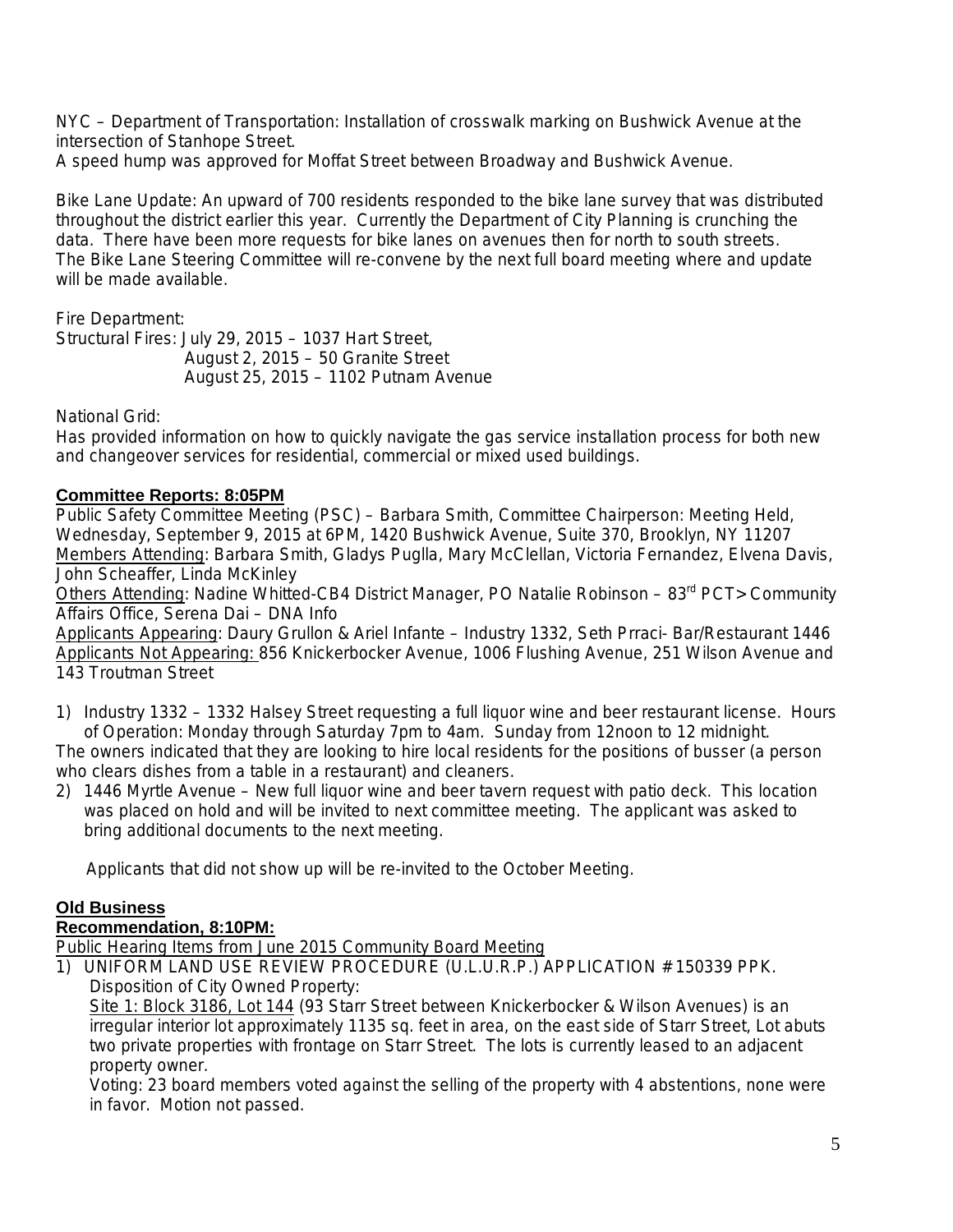Site 2: Block 3438, Lot 63. The City acquired Lot 63 on June 6, 1979 through the in-rem tax foreclosure process. The property was fenced and has remained vacant. Voted: 19 members voted against the property being sold with 5 abstentions and 3 members in Favor. Motion not passed.

2) NYC Department of Parks and Recreation Design Team – Comfort Station located at Central/Knoll/ Green Ball Field.

Voted: 27 members in favor of the park, zero members against, zero abstention. Motion passed.

### Chairperson's Report

The Ridgewood Bushwick Senior Citizen Council (RBSCC Inc.) is requesting Community Board #4 support to provide 50 additional Assisted Living Program beds (ALP) to low income and fixed income New Yorkers in need of supportive housing and home care services. Currently RBSCC operates a 30 bed facility at Moffat Gardens Senior Housing. RBSCC plans to consolidate the ALP beds with the current beds at a new facility located at the parking lot of the Buena Vida Nursing Home. RBSCC has requested support from Community Board #4 which would be forwarded to the NYS Department of Health.

Voted: 25 members in favor of supporting RBSCC with the need for additional Assisted Living beds, 2 Abstentions because they work for RBSCC. Motion passed.

Housing and Land Use:

1) El Garden was created in September 2013 and presently thriving as one of the 17 HPD owned lots across the city with existing community garden agreements now at risk because it has been placed on a list encouraging development for the New Infill Homeownership Opportunities Program (NIHOP) and Neighborhood Construction Program (NCP). Both programs, although well intentioned, are actually in line with Bushwick's local affordability rates and neither program caters to existing resident's housing needs. The El Garden organization is seeking the Community Boards support in requesting that it be removed from the NIHOP/NCP RFQ list and it be given permanent community garden status.

Voted: 21 members in favor of supporting El Garden being removed from the NIHOP/NCP RFQ

Listing and be given permanent community garden status, 6 members are against, 0 abstentions. Motion passed.

- 2) Parks and Recreation Committee Meeting Held on Monday, July 6, 2015 Beaver Street Block 3137 Lots 1, 3, 6 and 11 located at Beaver Street at Garden Street Voted: 26 members in favor, 1 Abstention. Motion passed.
- 3) Public Safety Committee Meeting Held on Tuesday, July 7, 2015 NYS Liquor License Requests: 1215 Myrtle Avenue, New Tavern LWB; 109 Moffat Street, New Tavern LWB; 274 Wyckoff Avenue, New Restaurant

 Voted: 27 members voted in favor of 1215 Myrtle Avenue and the 274 Wyckoff Avenue Liquor Requests; the board voted against 109 Moffat Street at this time. Note: the restaurant is not open to the public at this time.

 Motion to agree with the recommendations of the PSC was motioned by Raul Rubio and second By Robert Camacho. All members present were in favor. Motion passed.

#### **Announcements: 8:45PM**

Eric L. Adams and Diana Reyna in Partnership with the Brooklyn (Kings County) Hispanic Chamber of Commerce & Ponce De Leon Federal Bank Present: LATINO Heritage Celebration 2015, Tuesday,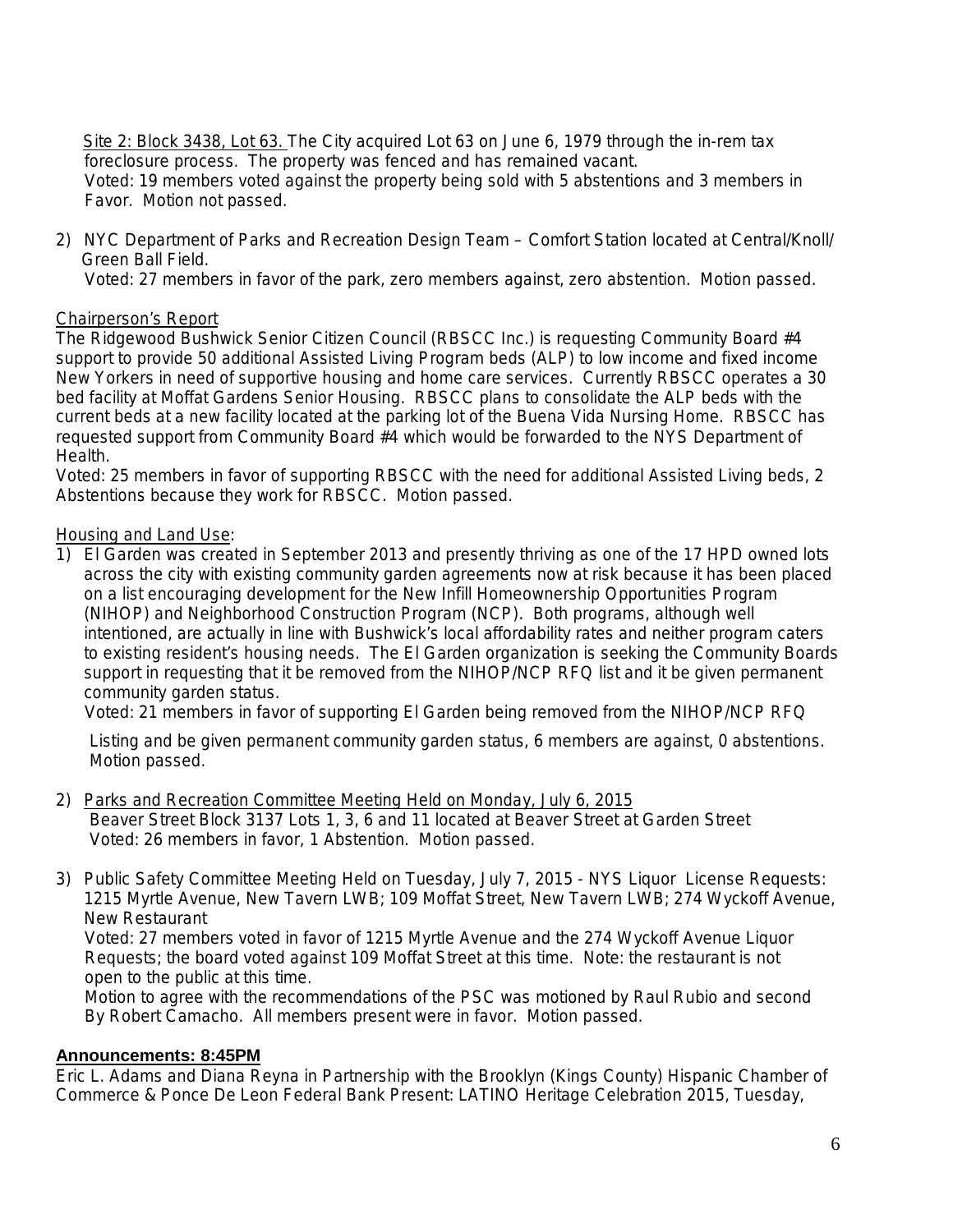September 29<sup>th</sup> at 5:30Pm to 9:00PM. Brooklyn Borough Hall, 209 Joralemon Street, Brooklyn, NY 11201. RSVP: 718-802-3717 or [ycrisotomo@brooklynbp.nyc.gov](mailto:ycrisotomo@brooklynbp.nyc.gov) - Website: [www.brooklyn-usa.org](http://www.brooklyn-usa.org/)

New York City Council Participatory Budgeting: Bushwick, What would you do with \$1 Million Dollars? Be a part of a new way of making decisions about public money. Be a part of Participatory Budgeting NYC. There is \$1 million available in our community to invest in our parks, school, streets and more. YOU DECIDE HOW IT WIL BE SPENT!!! Community members can propose projects and vote on which ones you think best serve the  $34<sup>th</sup>$  District-Bushwick, Ridgewood and Williamsburg. Last cycle, our neighbors voted on improvements to our public schools, upgrades to a playground and a community center in a NYCHA development, and a new passenger van for a senior center! Bring your ideas and join us for an assembly on: Tuesday, September 29<sup>th</sup> at 6:30PM at 120 Menahan Street & Wednesday, September  $30<sup>th</sup>$  at 6:30PM at 100 Irving Avenue – PS 123 For more information contact the Office of Council Member Antonio Reynoso at 718-963-3141

St. Nicks Alliance: Are you unemployed and having a hard time finding a job? Are you ready to start a career? St. Nicks Alliance will help you find a job and also provide you with specialized training and career planning.

For additional information and to apply call 718-302-2057 ext. 200

Prepare for a career in environmental industry! We will train you FREE in 6 weeks! Classroom and Hands-on environmental job training and ongoing career coaching.

What is required? A) At least 6 months of construction or related experience required B) High School Diploma or HS Equivalency Diploma C) (CDL B only) Valid NYS Driver's License for a least 3 years with no more than 2 points in your recent driving abstract D) Commitment to finish program and be job placed. READY TO LEARN MORE? Come to the free info session!

When: Every Wednesday and Thursday at 2PM

Where: St. Nicks Alliance Workforce, 790 Broadway, 2<sup>nd</sup> Floor, Brooklyn, NY 11206 Contact Info: 718-302-2057 ext. 231

Have the Skills and Looking for Work? Construction Workers Needed!!! Basic Requirements: Prior construction experience, pass a math and reading test, substance free, must be physically fit and have the ability to lift at least 50 pounds. Please call for additional information and to schedule an appointment: 718-302-2057 ext. 235. St. Nicks Alliance Workforce, 790 Broadway, 2<sup>nd</sup> Floor, Brooklyn, NY 11206

Brooklyn Public Library: Ready, Set, Kindergarten!!! Have fun at the library and help get your child ready for school. For children ages 3-5 and their caregivers. In this special six session series, families enjoy stories and activities designed to encourage the development of early learning practices. Exploring literacy, science and math through music, stories, art & play will help you and your child get ready for school!!! Families will received free materials to continue the learning and fun at home. Saturday, October 17, 24, 31, November 7, 14, 21: DeKalb Library @ 2pm, 790 Bushwick Avenue at DeKalb Avenue.

For more information on Ready, Set, Kindergarten! Programs call 718-230-2428 or visit [www.bklynlibrary.org/first-5-years/](http://www.bklynlibrary.org/first-5-years/) 

Brooklyn Public Library – DeKalb Branch, 790 Bushwick Avenue: Hosting a concert on Wednesday, September 30, 2015 from 6:15 to 7:15PM. L.A. Blacksmith and Wayne Holmes share some of the hits of legendary artists Ray Charles, Stevie Wonder and Marvin Gaye. This is a free event that is open to the public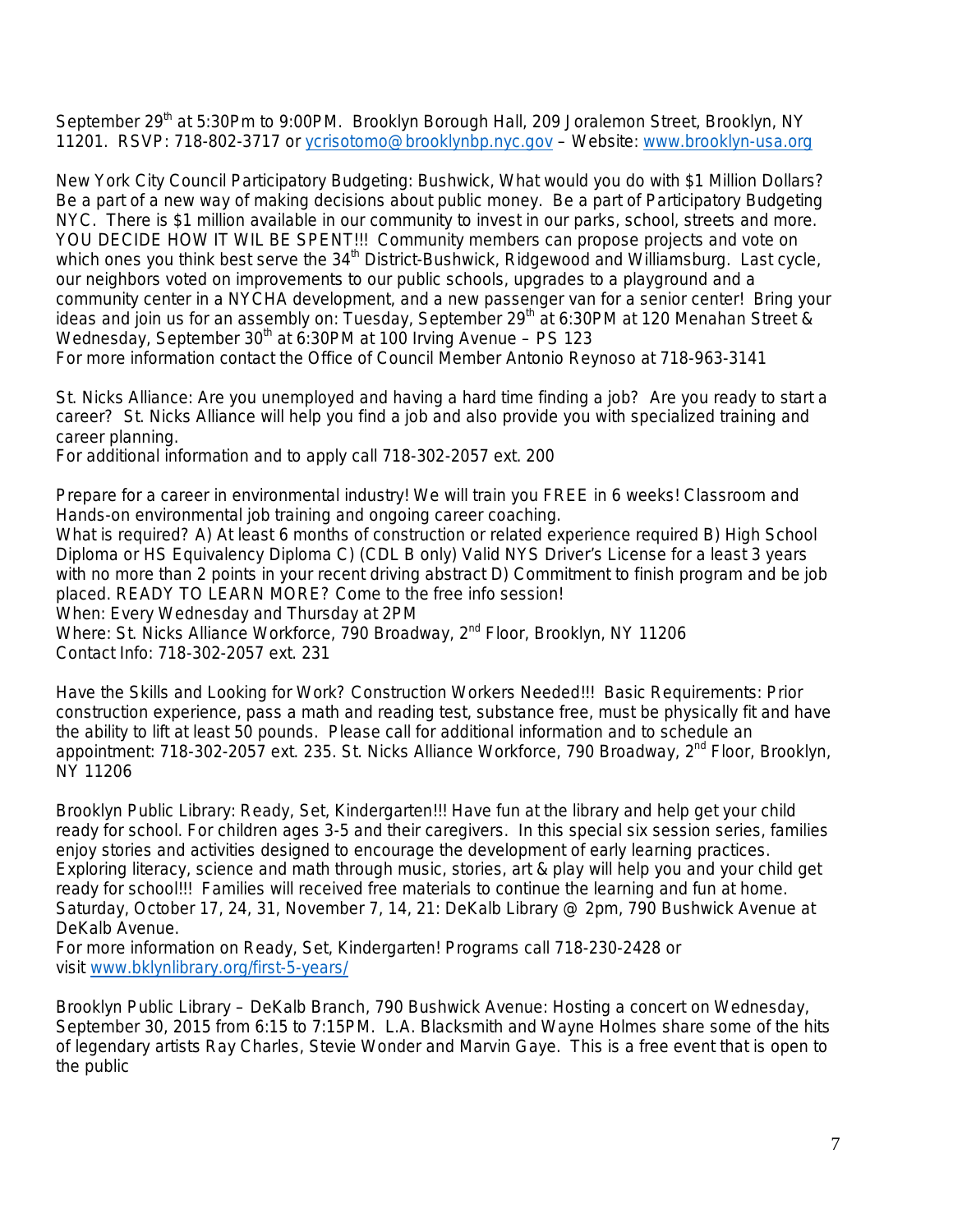Brooklyn District Attorney Ken Thompson and New York Immigration Coalition (NYIC) invite you to a Brooklyn Immigration Forum on Saturday, September 26<sup>th,</sup> 2015 between the hours of 10am to 2:30pm. Sunset Park Recreation Center, 42<sup>nd</sup> Street and 7<sup>th</sup> Avenue, Brooklyn, NY 11232. Join us as we share important information on fraud prevention. Information and legal resources from partner organizations available to all regardless of immigration status. The event includes: Panel discussions, breakout workshops, and community resource tables.

Light refreshments to be served. For more information contact Trip Yang at [yangt@brooklynda.org](mailto:yangt@brooklynda.org) or call 718-250-2968. [www.brooklynda.org](http://www.brooklynda.org/)

Brooklyn Public Library Adult Learning: High School Equivalency (HSE) Free Pre-HSE (Formerly "Pre-GED") classes for adults 17 and older

Evening, daytime and Saturday classes available. Begin your HSE preparation at Brooklyn Public Library. Practice reading, writing and math skills critical for HSE success. Part-time and full-time schedules available.

Central Library, 10 Grand Army Plaza, Brooklyn, Y 11238, [www.bklynlib.org/pre-hse](http://www.bklynlib.org/pre-hse) 

Art Show: Etchings by Suzanne Frazier, September 16, 6-8pm at 351 Evergreen Avenue. For more information: [www.rearstorefront.com](http://www.rearstorefront.com/)

Wyckoff Heights Medical Center – Positive Health HIV Outreach & Prevention Program: Take Pride in Knowing!! Get tested today!!

- Free Rapid HIV Testing with results within 30 minutes
- STD Testing and Treatment
- PEP (Post-exposure Prophylaxis) and PrEP (Pre-exposure Prophylaxis) to prevent HIV
- Linkage to HIV medical care & supportive services

Know your status for yourself. Walk-ins are welcome or you can call to make an appointment. 347- 723-2834 or 929-432-3482, 1610 DeKalb Avenue, Brooklyn, NY 11237

REWARD up to \$500.00 for the arrest and conviction of anyone who commits graffiti vandalism. Call 911 for crimes in progress, call 31 1 to provide information

If you suspect terrorism call the NYPD at 1-888-NYC-SAFE (1-888-692-7233) All calls will be kept confidential. The NYPD needs you to be its eyes and ears!!

Cash for Guns \$100.00: No questions Asked. \$100 for each handgun, assault weapon or sawed-off shotgun; up to maximum payment of \$300. Guns accepted at any Police Precinct, PSA or Transit District.

North Brooklyn Coalition: Against Family Violence

The mission of the North Brooklyn Coalition Against Violence (the Coalition) is to decrease the incidence of domestic violence in the community and mitigate its effects on victims and their families. Free bilingual (English-Spanish) services available at the Coalition. If you or someone you know needs supports or to make an appointment please call 718-302-4073. info@northbrooklyncoalition.org

IDNYC Enrollment Sites/ Brooklyn / by appointment only

IDNYC is newly launched New York City municipal identification program. All NYC residents 14 years and older who reside in New York City's five borough are eligible for the ID, regardless of immigration